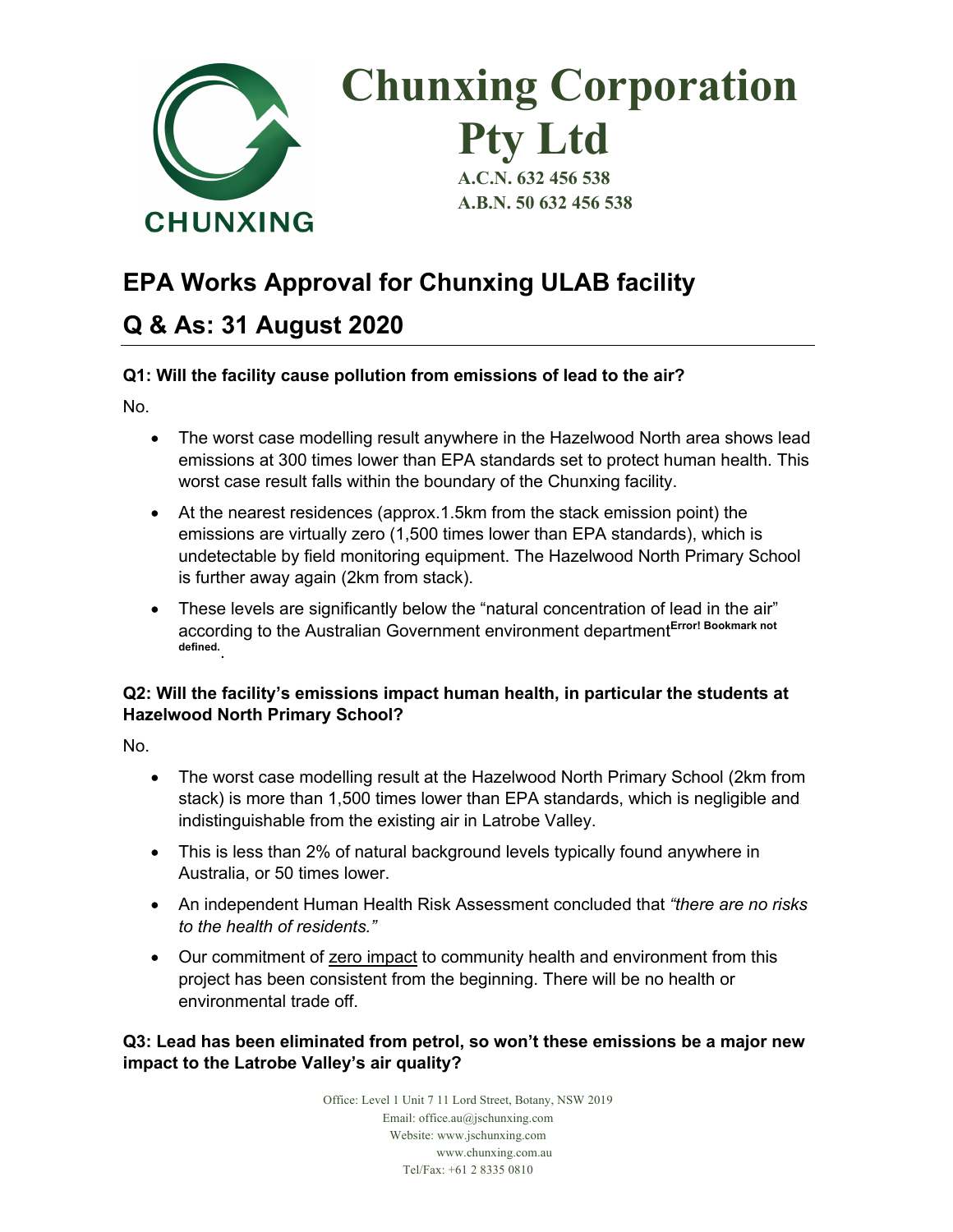No. People think that lead was eliminated from petrol (just like paint), but in both cases this is incorrect. Like paint, lead in petrol was significantly reduced but it is still present, mainly due to cross contamination in the supply chain due to avgas, which still contains lead.

- The legislated Australian standard for petrol (Fuel Quality Standards (Petrol) Determination 20191) specifically allows up to 5mg/L of lead in 'unleaded' petrol (it used to be 30 times higher).
- This means that there is still lead emitted from cars driving around the Latrobe Valley (and everywhere else) today.
- The National Pollutant Inventory (NPI)<sup>2</sup> shows that 47 kg of lead was emitted by motor vehicles in the Latrobe Valley in 2018-19, *which is 3 times the 16kg annual emission of the Hazelwood North facility*. And car exhausts are at ground-level.
- When you consider power stations, aviation emissions and other industry/ non industry emission sources of lead, the Hazelwood North facility's emissions would be just 1% of all current lead emissions in the Latrobe Valley.
- Monitoring of lead ceased not long after the advent of unleaded petrol, because lead could no longer be detected in ambient air. This means that despite these emission sources, lead is not an issue in Latrobe Valley air.

# **Q4: Isn't an emission of 16 kg per year a lot?**

No.

- The NPI shows that 1,219 kg of lead was emitted in 2018-19 in Latrobe Valley. And yet there is no measurable lead concentration in ambient air.
- This is not surprising due to the very large atmospheric dilution that occurs. That 16 kg annual emission is dispersed at a 30m height into around **1.3 billion kg of air**, just in the air modelling study area.
- Wind dispersal at a typical wind speed is about 10 km/hr means that 1.3 billion kg is moving around and replaced hundreds of times over a year. It's no wonder there is no measurable ground level concentration of pollutants and "*there are no risks to the health of residents*".

# **Q5: How are such low emissions achieved?**

Chunxing's emissions performance is due to three factors:

• Smart use of technology and chemistry; for example its patented battery 'breaking' process produces a solid lead component that is so pure it can be melted (at low temperature). That means around half of the lead recovered produces virtually no emissions. The other half (lead 'paste') goes to the smelting furnaces.

<sup>1</sup> Australian Government Department of Industry, Science, Energy and Resources, *Fuel Quality Standards (Petrol) Determination 2019,* available at: https://www.legislation.gov.au/Details/F2019L00455

<sup>2</sup> Lead emissions in the Latrobe Valley 2018-19, available at: http://www.npi.gov.au/npidata/action/load/emission-by-source-result/criteria/airshedcatchment/9/substance/52/destination/AIR/source-type/DIFFUSE/substancename/Lead%2B%2526%2Bcompounds/subthreshold-data/No/year/2019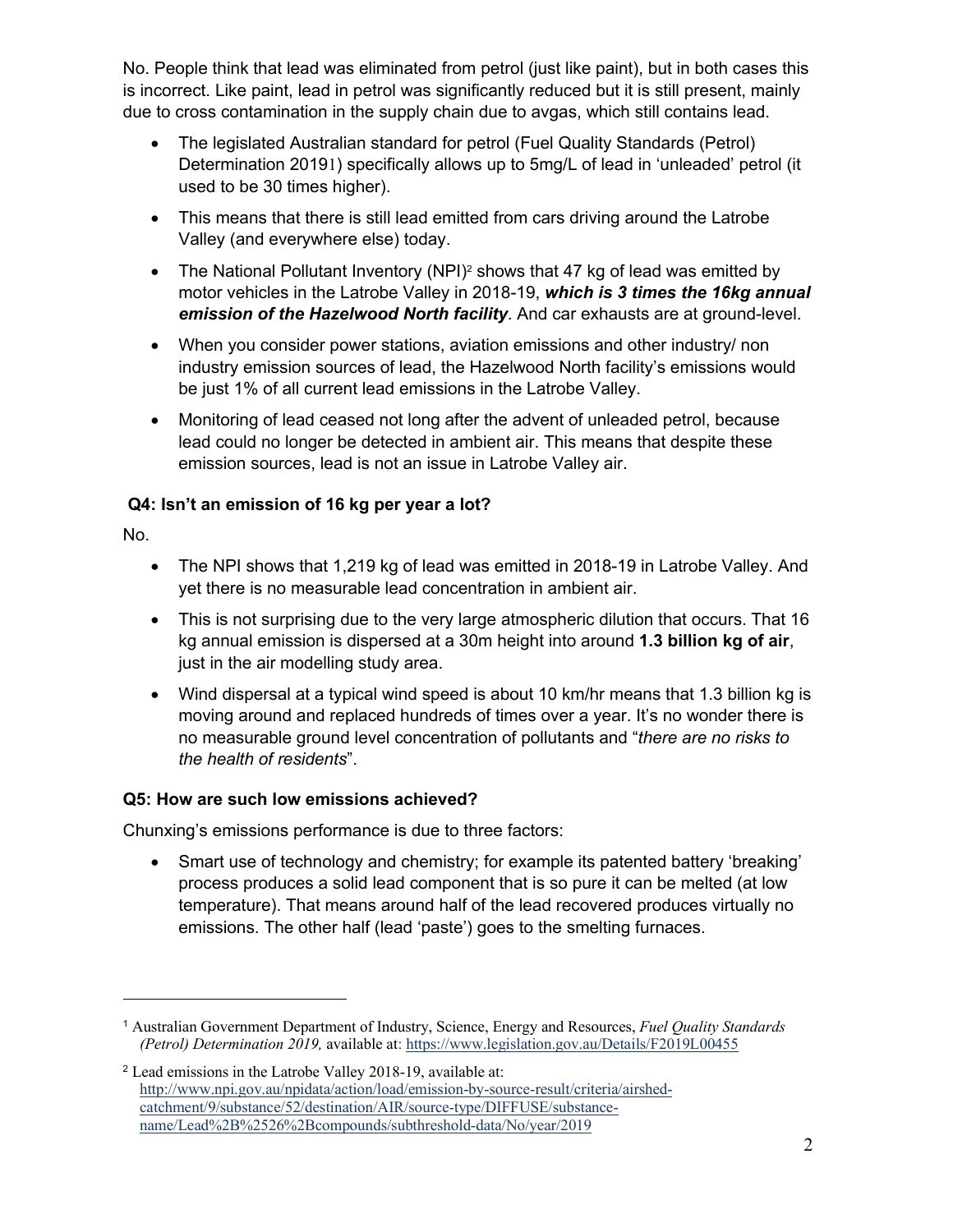- Flue gases from smelting are passed through an exceptionally high level of pollution control equipment, including several baghouses and scrubbers.
- The plant is small the smelting component (which produces emissions) is around *six times smaller* than the expanded capacity of the other ULAB facility in Australia, a plant that recently obtained NSW Government expansion approval without a single community objection, and one that has operated for a number of years without incident.

#### **Q6: The Health Risk Assessment is not valid because it was based on the air modelling, which relied on data from the China plant.**

Regardless of any concerns about integrity of the China plant monitoring data, and therefore the Hazelwood modelling data, the fact remains that this level of emission results in the conclusion of the Health Risk Assessment, that *"there are no risks to the health of residents."*

Ultimately, the performance of the Hazelwood plant must be proven at commissioning. There are only two outcomes from this:

- If it does not meet the extremely low emission levels indicated in the WAA it cannot obtain a licence and therefore cannot operate.
- If it does, then the Health Risk Assessment conclusion that there is "no risk" to residents, which is based on the most current health science available, applies.

### **Q7: How do we know the company's emissions (when operating) will be as low as its modelling says it will?**

Chunxing's Works Approval Application has been assessed and ultimately approved by the EPA. Once the facility has been constructed the emissions performance predicted by the Works Approval must be proven in practice in the commissioning process.

From there an EPA licence will be granted that will have the strictest emission limits of any ULAB recycling plant in Australia and most likely the world. These will be enforced by regular monitoring.

#### **Q8: But doesn't the WHO say there is no safe level of lead?**

The WHO states that in the context of blood lead levels "there is no known safe level of exposure to lead".

The WHO has also published $3$  an indicative relationship between ambient levels of lead in the air and how that might translate to blood levels in children, the most vulnerable group. It deduced a relationship that a concentration of 1  $\mu q/m^3$  Pb in ambient air could approximately produce a blood concentration (in children) of 1.9 µg/dL of Pb in blood, and that 10 µg/dL was a 'critical level' for children.

Chunxing's annual average ground level concentration modelled for lead was 0.0011 µg /m<sup>3</sup>. Using the WHO data, it could theoretically result in a level in blood of 0.0021  $\mu$ g/dL, which is 4,800 times below this 'critical level' and 2 orders of magnitude below typical

<sup>&</sup>lt;sup>3</sup> http://www.euro.who.int/ data/assets/pdf file/0020/123077/AQG2ndEd 6 7Lead.pdf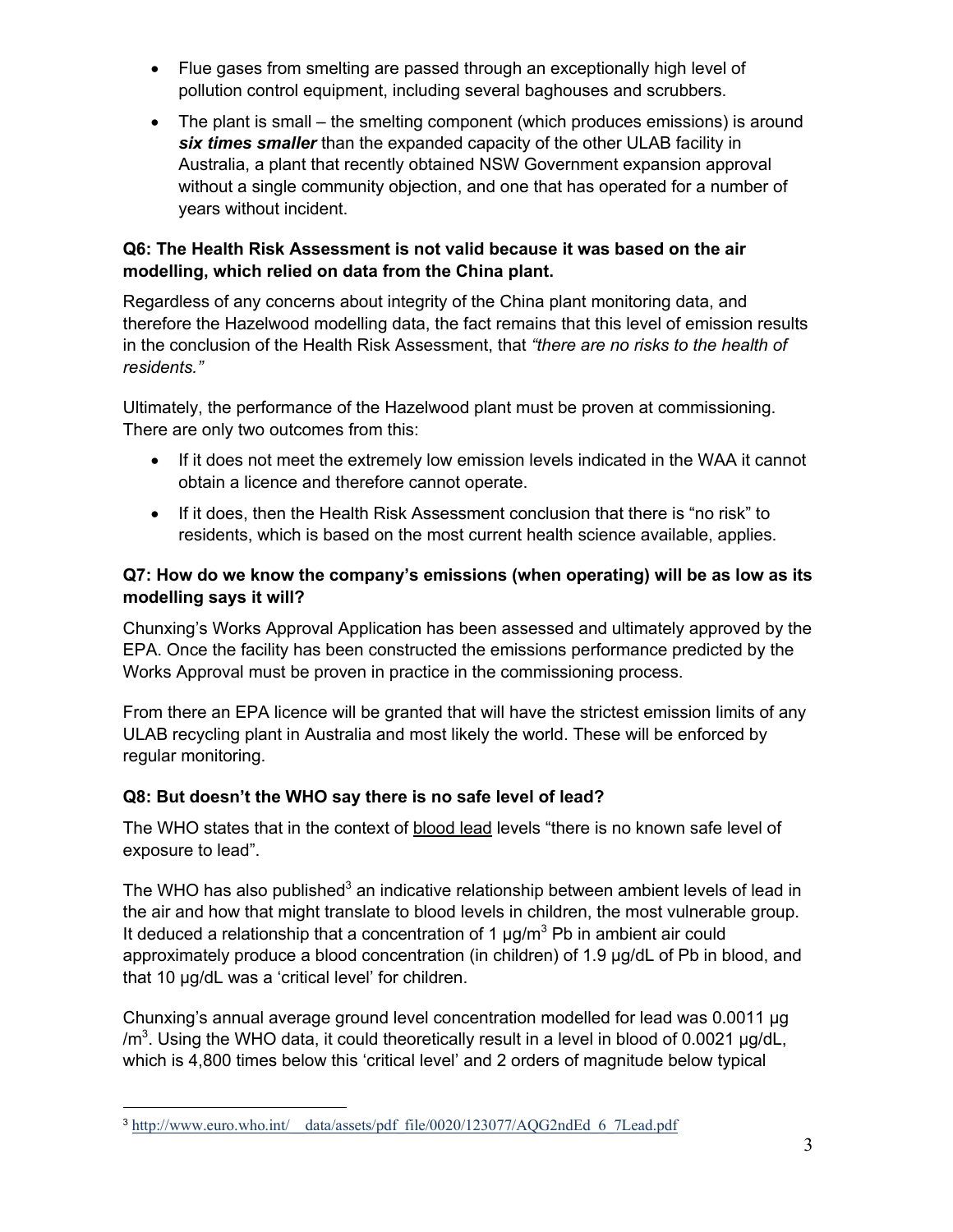detection limits blood testing laboratories are capable of achieving (0.1µg/L). Detection limits are science's practical way of determining "zero".

Further validating this, Environmental Risk Sciences' independent Human Health Risk Assessment concluded that "there are no risks to the health of residents."

#### **Q9: EPA's lead standards are outdated and set too high.**

While the currency of their standards is a matter for EPA, Chunxing's emissions can be compared against any standard in the world.

- The US EPA's NAAQS; at 0.15  $\mu q/m^3$  it is often quoted as the world ambient air benchmark for lead.
- As documented in the Addendum, the model was re-run to produce ambient ground level concentration results, rather than the hourly (or less) averaging times used in EPA assessment, so that comparison against NAAQS could be made.
- The annual average ground level concentration modelled for lead was 0.0011 ug /m $^3$ , or just 0.75% of the US EPA's NAAQS (0.15  $\mu$ g/m $^3$ ), or 133 times below it.

On the basis of annual average modelled emissions, the Hazelwood North facility's emissions are demonstrated to be infinitesimal – to the point that they are substantially below the most stringent ambient standards applied around the world and 100 times below natural background.

#### **Q10: The other plant in Wagga Wagga is operating with a 5km 'buffer' to residents.**

There is no "5km buffer zone" in NSW. The NSW EPA does not specify buffer distances at all, but relies on case by case air quality modelling to assess impacts to sensitive receptors.

The Wagga Wagga plant expansion (more than double the capacity of the Hazelwood facility) was approved by NSW EPA in 2019, and this facility is actually located 1.2km away from the nearest residence, not 5km.

The NSW Government (Department of Planning and Environment), in its assessment report dated February 2019, simply noted the geographical reality of the 1.2km nearest residence and 5km nearest township. The Department's assessment further states:

*"No public submissions were received during the exhibition of the EIS, likely due to the isolated nature of the facility which is located 1.2km from the nearest residence" (emphasis added).*

The Chunxing facility's stack emission point is located 1.5km away from the nearest residence (sensitive receptor). The Wagga Wagga plant is located 1.25 km from the nearest residence and there are four residences located within 2km of it.

#### **Q11: Lead exposure can be very harmful, particularly to children.**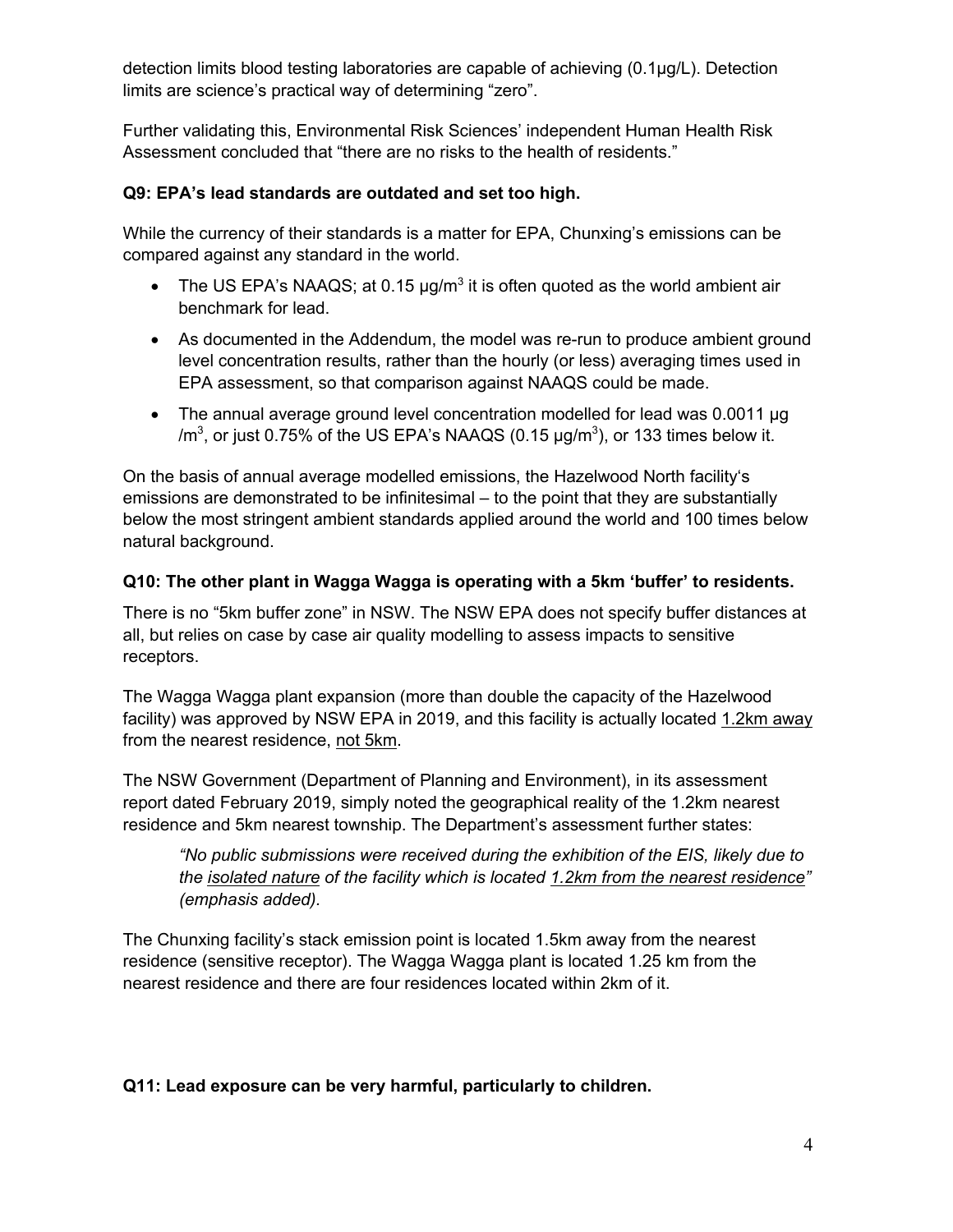Agreed. There is no question about the health and environmental impacts of lead and that is why it is important to recycle batteries in a highly-controlled facility, such as this one.

Emissions from this plant will be negligible, such that exposure to children (or anyone else) will not occur. The future EPA licence will have the strictest emission limits of any ULAB recycling plant in Australia and most likely the world.

The independent Human Health Risk Assessment says of the closest residences (noting that the Hazelwood North Primary School is further away):

*"In relation to those residential areas located closest to the site: The assessment of potential acute inhalation and chronic inhalation and multipathway exposures in the residential and rural residential areas has concluded that there are no risks to the health of residents."*

#### **Q12: What job opportunities will come out of the project?**

The ULAB recycling facility will be a significant economic boost to the region. It is estimated that \$30 million in revenue will be injected into the local community each year.

We are committed to providing around 100 direct and indirect job opportunities to the existing, highly skilled local workforce and will continue to have discussions with local services and construction industries.

#### **Q13: What about the risk of fires like that one recently in Melbourne?**

The facility in Campbellfield (where the fire occurred) did not process ULABs at all. It disassembled and processed e-waste, such as computers and TVs, as well as nickelcadmium (NiCad) batteries. It also accepts lithium-ion batteries.

While fires can occur in a range of industrial and residential settings, ULABs themselves are not a particular fire risk – there are no flammable components to their chemistry.

The major hazard associated with lithium-ion batteries, on the other hand, both in use and spent, is fire and explosion risk. Lithium-ion batteries have a number of operational advantages over other battery types but their lack of viable recycling infrastructure and significant safety risks with disposal are major disadvantages compared to longstanding lead acid battery technology.

Lithium-ion batteries are very energy-dense when compared to lead acid. They can also contain flammable electrolytes (rather than water in a lead acid battery). That is why these batteries are strictly prohibited by airlines and are not allowed in checked luggage. While these factors are not typically a concern in the operational battery, damage or puncture during collection, sorting or disposal, as a waste, can result in explosion.

Used lead acid batteries have endured over a long period of time because they are inexpensive, use well-established and economic recycling technologies and have these safety advantages in storage and recycling, when compared to other battery types.

Equating the Campbellfield facility's operations and risks with the proposed ULAB facility in Hazelwood North has no basis in fact. The batteries received and technology applied are totally unrelated.